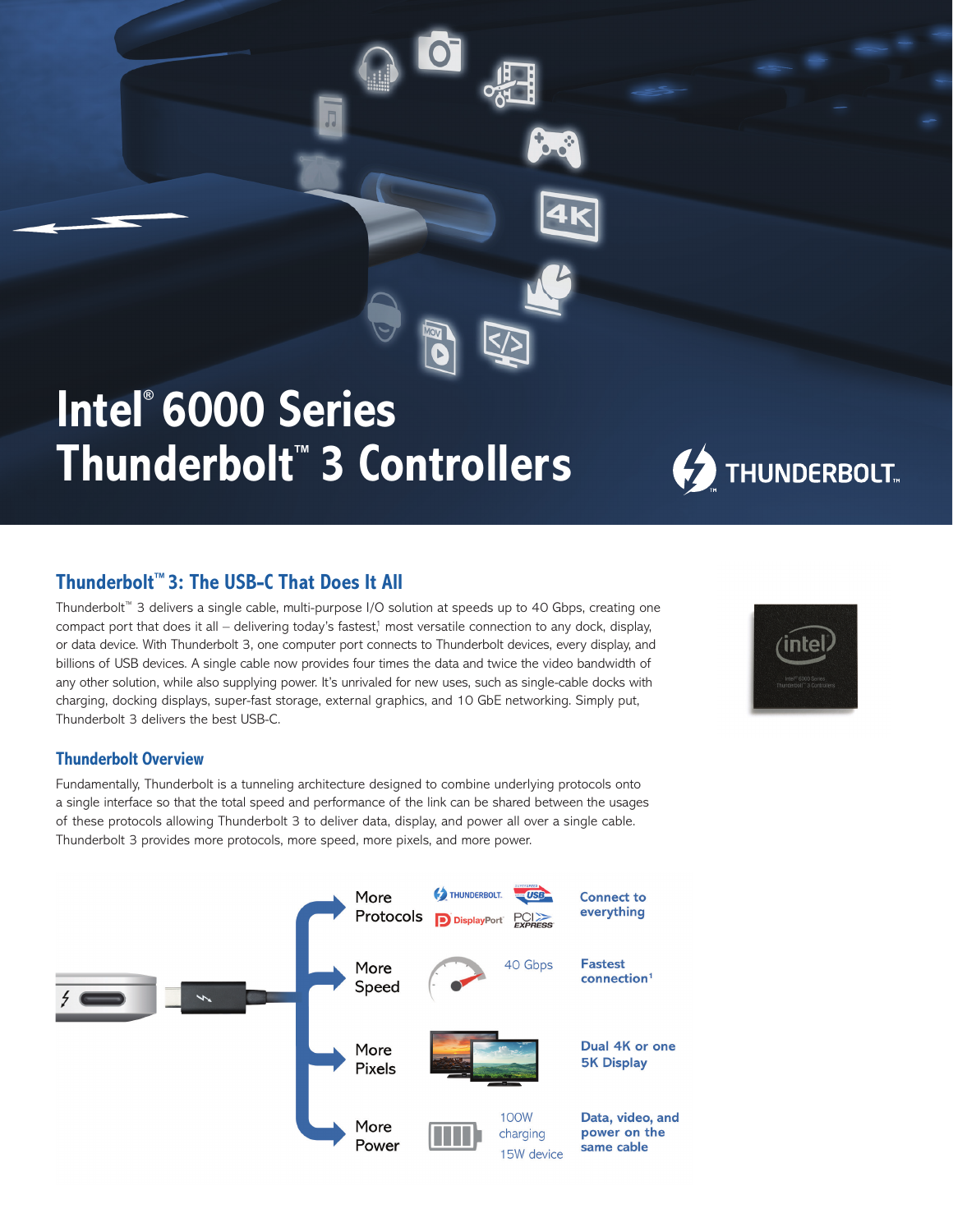The Thunderbolt controller provides several important features. It includes a physical interface (PHY) layer that can dynamically switch operating modes to drive either:

- Native USB 2.0, 3.0, and 3.1
- Native DisplayPort\* 1.1 and 1.2a<sup>2</sup>
- Thunderbolt at 20 and 40 Gbps

In the Thunderbolt mode, a Thunderbolt 3 port has the ability to support one or two (4 lane) DisplayPort interface(s), and up to 4 lanes of PCI Express\* Gen 3. If the Thunderbolt device has two Thunderbolt ports, the dynamic mode configuration described above will be configured on the downstream or second port of the device when another cable and device are plugged into it. Each mode will still be supported on this downstream connector, and data and display traffic will be provided as needed to that downstream port. If each consecutive device is a Thunderbolt device, up to six devices in a chain can be supported.

#### **Key Features and Benefits**

#### **More Speed**

Provides a 40 Gbps connection

- Double the speed of Thunderbolt™ 2 and 8x the bandwidth of USB 3.0
- Provides a Bi-directional connection with 40 Gbps of bandwidth in each direction

#### **More Protocols**

Thunderbolt 3, USB, DisplayPort, and power over one cable

- 4 lanes of PCI Express Gen 3
	- Provides the Lowest latency for PCI Express audio
- 8 lanes of DisplayPort 1.2 (HBR2)
	- $-$  Supports two 4K displays (4096 x 2160 30bpp  $@$  60 Hz)
	- $-$  Compatible with existing DisplayPort displays, devices, and cables<sup>2</sup>
	- Allows connection of DVI, HDMI, and VGA displays via adapters
- Includes a USB 3.1 Gen2 (10 Gbps) connection – Compatible with existing USB devices and cables
- Includes Thunderbolt™ Networking
	- Provides greater than 10 Gb Ethernet bandwidth connection between computers

#### **More Power**

Delivers Power to Computer or Peripheral (based on USB power delivery)

- Up to 100W system charging
- 15W to bus-powered devices

**Utilizes the USB-C connector for a small, reversible, easy to use solution**

There are three components in the Intel® 6000 Series Thunderbolt™ 3 controller family. These block diagrams showcase their use in Thunderbolt 3 peripherals.

#### **Intel® JHL6540 Thunderbolt™3 Controller**



#### **Intel® JHL6340 Thunderbolt™3 Controller**



#### **Intel® JHL6240 Thunderbolt™3 Controller**

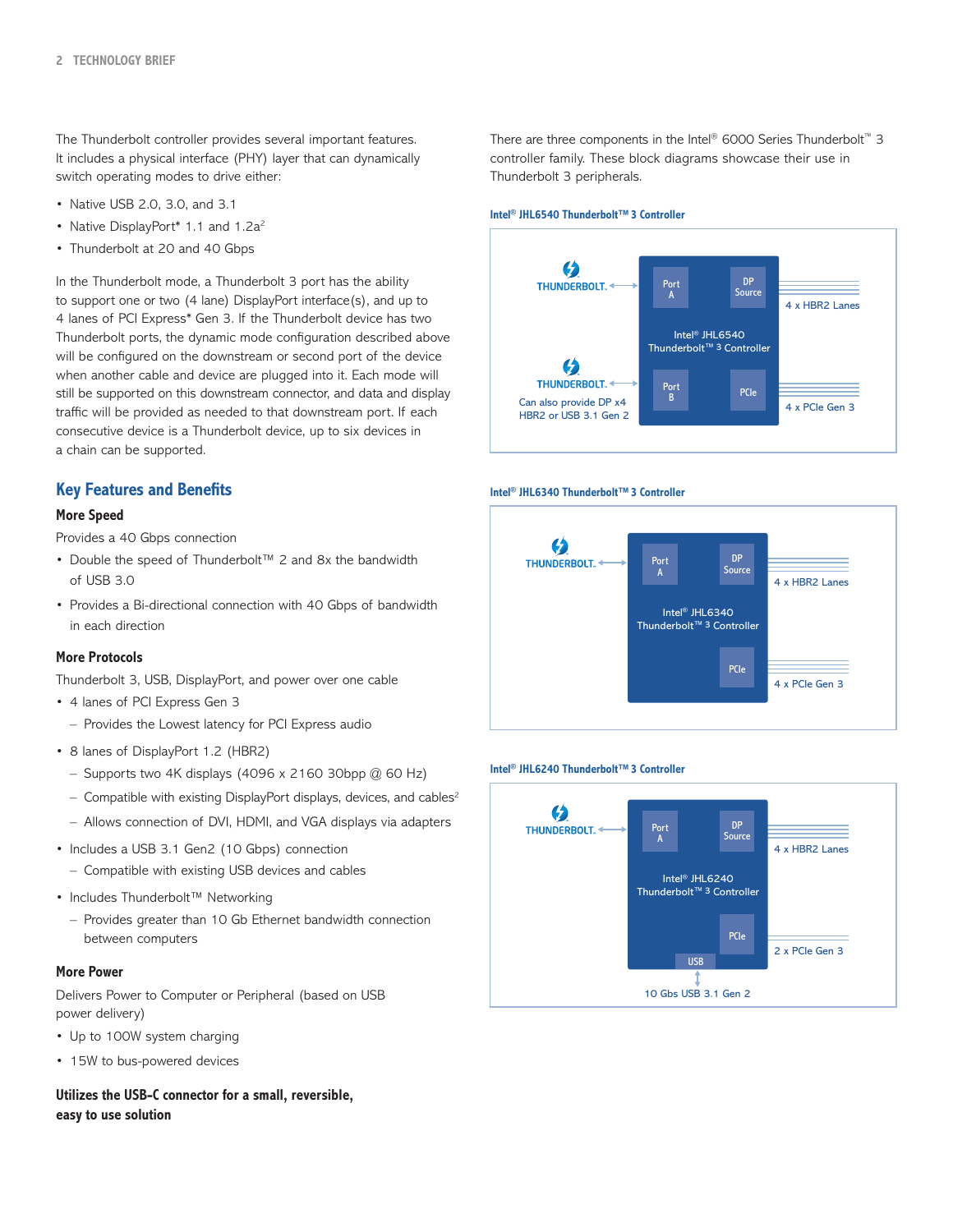| Intel <sup>®</sup> 6000 Series Thunderbolt™ 3 Controller Technical Specifications |                                                                                            |                                                                     |                                                                     |
|-----------------------------------------------------------------------------------|--------------------------------------------------------------------------------------------|---------------------------------------------------------------------|---------------------------------------------------------------------|
| <b>SKU Details</b>                                                                |                                                                                            |                                                                     |                                                                     |
| <b>Product Name</b>                                                               | Intel <sup>®</sup> 6540 Thunderbolt™<br>Controller                                         | Intel <sup>®</sup> 6340 Thunderbolt™<br>Controller                  | Intel <sup>®</sup> 6240 Thunderbolt™<br>Controller                  |
| <b>Product Number</b>                                                             | <b>JHL6540</b>                                                                             | <b>JHL6340</b>                                                      | <b>JHL6240</b>                                                      |
| <b>Order Number: Tape and Reel</b>                                                | 950427 - SLLSM                                                                             | 950430 - SLLSP                                                      | 948590 - SLLNF                                                      |
| <b>Order Number: Tray</b>                                                         | 950428 - SLLSN                                                                             | 950431 - SLLSQ                                                      | 948591 - SLLNG                                                      |
| <b>Expected Usage</b>                                                             | Computer or peripheral                                                                     | Computer or peripheral                                              | Computer or peripheral                                              |
| <b>Thunderbolt Features</b>                                                       |                                                                                            |                                                                     |                                                                     |
| <b>Speed</b>                                                                      | 40 Gbps                                                                                    | 40 Gbps                                                             | 40 Gbps                                                             |
| <b>PCle* Lanes</b>                                                                | $\overline{4}$                                                                             | 4                                                                   | $\overline{2}$                                                      |
| DisplayPort* Streams                                                              | Host Configuration: 2<br>Peripherial Confiuration: 2                                       | Host Configuration: 2<br>Peripherial Confiuration: 1                | Host Configuration: 1<br>Peripherial Confiuration: 1                |
| <b>DisplayPort Total Lanes</b>                                                    | 8                                                                                          | Up to 8 in host configuration                                       | $\overline{4}$                                                      |
| <b>USB Compatibility</b>                                                          | Host port and downstream<br>port in peripherial devices are<br>compatible with USB devices | Host port is compatible<br>with USB devices                         | USB 3.1 Gen 2 downstream<br>port is provided                        |
| <b>Physical Characteristics</b>                                                   |                                                                                            |                                                                     |                                                                     |
| <b>Dimensions (HxWxD)</b>                                                         | 10.7mm x 10.7mm                                                                            | 10.7mm x 10.7mm                                                     | 10.7mm x 10.7mm                                                     |
| Weight                                                                            | .23g                                                                                       | .23g                                                                | .23g                                                                |
| <b>Operating Temperature</b>                                                      | $0 - 65$ deg C                                                                             | $0 - 65$ deg C                                                      | $0 - 65$ deg C                                                      |
| <b>Humidity Non-Operating</b>                                                     | MSL3                                                                                       | MSL3                                                                | MSL3                                                                |
| <b>Operating Systems Supported</b>                                                | Microsoft Windows* 10.<br>MacOS*, Linux*<br>(certain distributions)                        | Microsoft Windows* 10,<br>MacOS*, Linux*<br>(certain distributions) | Microsoft Windows* 10.<br>MacOS*, Linux*<br>(certain distributions) |